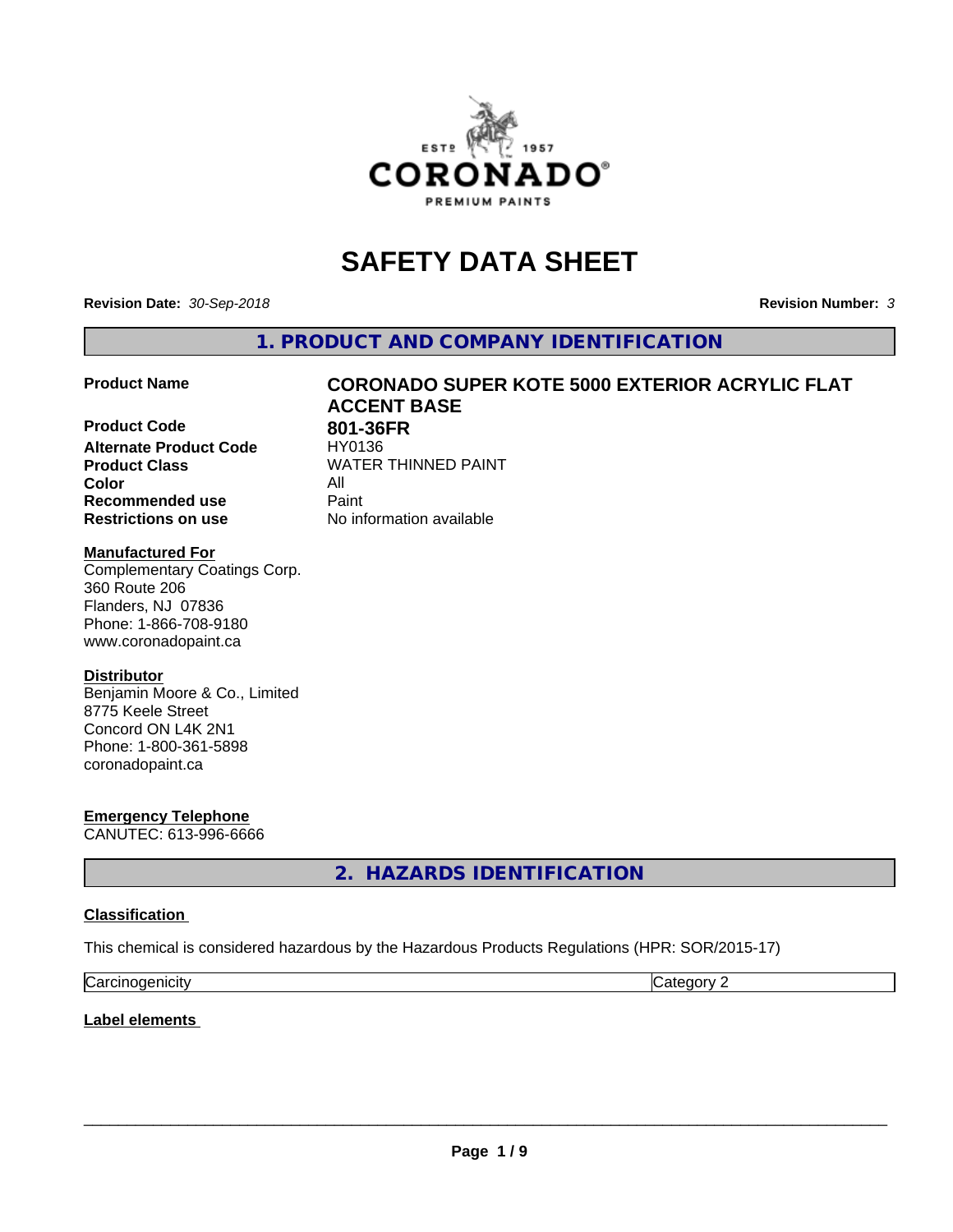### **Warning**

**Hazard statements** Suspected of causing cancer



**Odor** little or no odor

### **Precautionary Statements - Prevention**

Obtain special instructions before use Do not handle until all safety precautions have been read and understood Use personal protective equipment as required

### **Precautionary Statements - Response**

IF exposed or concerned: Get medical advice/attention

### **Precautionary Statements - Storage** Store locked up

### **Precautionary Statements - Disposal**

Dispose of contents/container to an approved waste disposal plant

### **Other information**

No information available

| OMPOSITION INFORMATION ON COMPONENTS |                |                |  |
|--------------------------------------|----------------|----------------|--|
|                                      |                |                |  |
| <b>Chemical name</b>                 | <b>CAS No.</b> | Weight-%       |  |
| Nepheline svenite                    | 37244-96-5     | 10 - 30%       |  |
| Dropulono alugol                     | E7E6C          | E <sub>0</sub> |  |

\_\_\_\_\_\_\_\_\_\_\_\_\_\_\_\_\_\_\_\_\_\_\_\_\_\_\_\_\_\_\_\_\_\_\_\_\_\_\_\_\_\_\_\_\_\_\_\_\_\_\_\_\_\_\_\_\_\_\_\_\_\_\_\_\_\_\_\_\_\_\_\_\_\_\_\_\_\_\_\_\_\_\_\_\_\_\_\_\_\_\_\_\_

| Nepheline svenite                             | 37244-96-5    | 30%<br>$\sqrt{ }$<br>. U - |
|-----------------------------------------------|---------------|----------------------------|
| Propylene glycol                              | $57 - 55 - 6$ | 5%                         |
| Sodium C14-C16 olefin sulfonate               | 68439-57-6    | $-0.25%$<br>ົາ 1           |
| N-(3.4-dichlorophenyl)-N.N-dimethyl-<br>Urea. | 330-54-1      | $-0.25%$<br>ົາ 1           |

### **4. FIRST AID MEASURES**

General Advice **General Advice No hazards** which require special first aid measures. **Eye Contact Exercise 2.1 All 2.5 All 2.5 All 2.6 All 2.6 All 2.6 All 2.6 All 2.6 All 2.6 All 2.6 All 2.6 All 2.6 All 2.6 All 2.6 All 2.6 All 2.6 All 2.6 All 2.6 All 2.6 All 2.6 All 2.6 All 2.6 All 2.6 All 2.6 All 2.6 Al** minutes and consult a physician. **Skin Contact** Same of the Contact Wash off immediately with soap and plenty of water while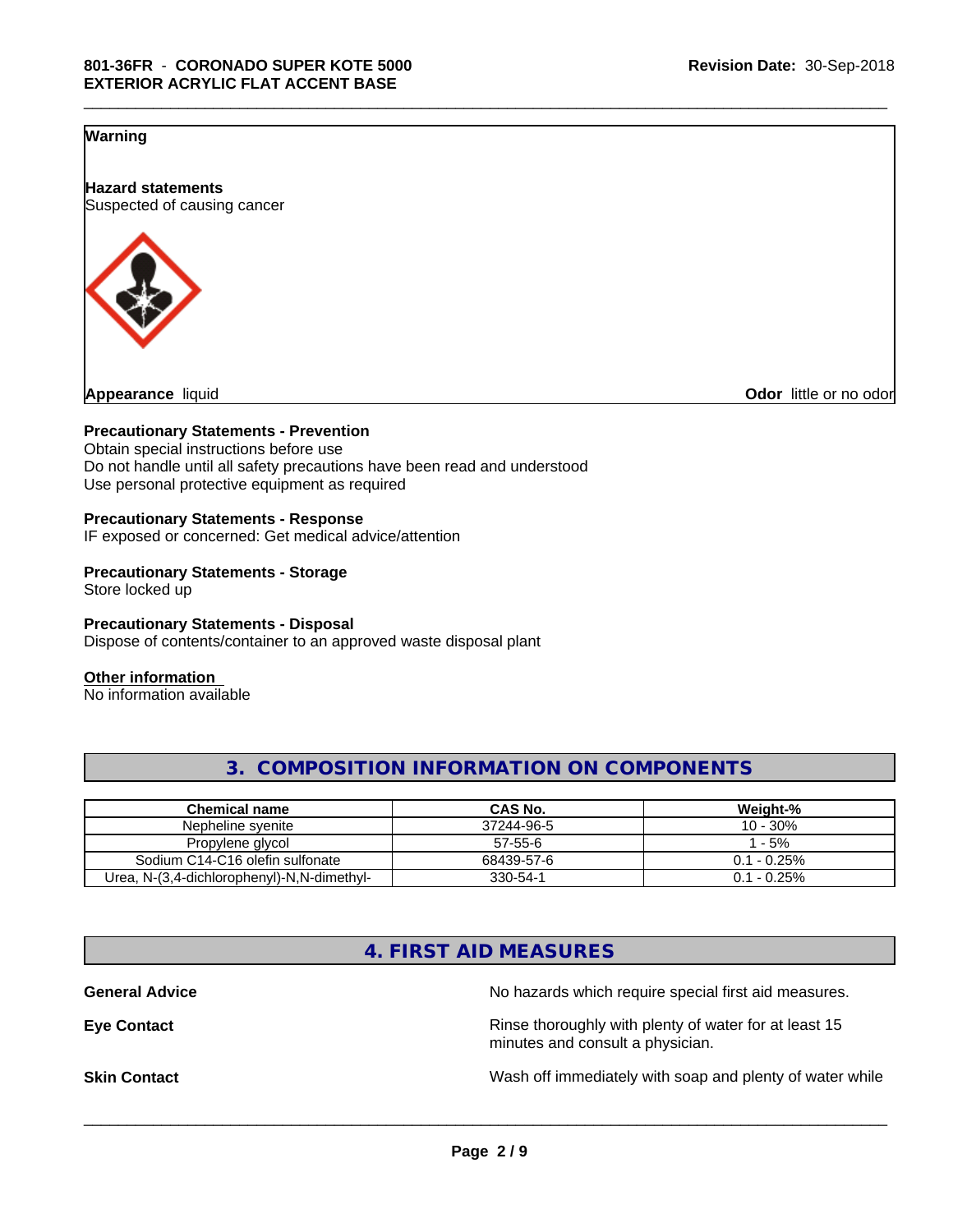|                                        | removing all contaminated clothes and shoes.                                                      |
|----------------------------------------|---------------------------------------------------------------------------------------------------|
| <b>Inhalation</b>                      | Move to fresh air. If symptoms persist, call a physician.                                         |
| Ingestion                              | Clean mouth with water and afterwards drink plenty of<br>water. Consult a physician if necessary. |
| <b>Most Important Symptoms/Effects</b> | None known.                                                                                       |
| <b>Notes To Physician</b>              | Treat symptomatically.                                                                            |
|                                        | 5. FIRE-FIGHTING MEASURES                                                                         |

\_\_\_\_\_\_\_\_\_\_\_\_\_\_\_\_\_\_\_\_\_\_\_\_\_\_\_\_\_\_\_\_\_\_\_\_\_\_\_\_\_\_\_\_\_\_\_\_\_\_\_\_\_\_\_\_\_\_\_\_\_\_\_\_\_\_\_\_\_\_\_\_\_\_\_\_\_\_\_\_\_\_\_\_\_\_\_\_\_\_\_\_\_

| <b>NFPA</b><br>Health: 1<br><b>Flammability: 0</b>                               | <b>Instability: 0</b><br><b>Special: Not Applicable</b>                                                                                      |  |  |
|----------------------------------------------------------------------------------|----------------------------------------------------------------------------------------------------------------------------------------------|--|--|
| Lower flammability limit:<br><b>Upper flammability limit:</b>                    | Not applicable<br>Not applicable                                                                                                             |  |  |
| <b>Flammability Limits In Air</b>                                                |                                                                                                                                              |  |  |
| <b>Flash Point Data</b><br>Flash Point (°F)<br>Flash Point (°C)<br><b>Method</b> | Not applicable<br>Not applicable<br>Not applicable                                                                                           |  |  |
| <b>Sensitivity To Static Discharge</b>                                           | No.                                                                                                                                          |  |  |
| <b>Sensitivity To Mechanical Impact</b>                                          | No.                                                                                                                                          |  |  |
| <b>Specific Hazards Arising From The Chemical</b>                                | Closed containers may rupture if exposed to fire or<br>extreme heat.                                                                         |  |  |
| <b>Protective Equipment And Precautions For</b><br><b>Firefighters</b>           | As in any fire, wear self-contained breathing apparatus<br>pressure-demand, MSHA/NIOSH (approved or equivalent)<br>and full protective gear. |  |  |
| <b>Suitable Extinguishing Media</b>                                              | Use extinguishing measures that are appropriate to local<br>circumstances and the surrounding environment.                                   |  |  |
|                                                                                  |                                                                                                                                              |  |  |

### **NFPA Legend**

- 0 Not Hazardous
- 1 Slightly
- 2 Moderate
- 3 High
- 4 Severe

*The ratings assigned are only suggested ratings, the contractor/employer has ultimate responsibilities for NFPA ratings where this system is used.*

*Additional information regarding the NFPA rating system is available from the National Fire Protection Agency (NFPA) at www.nfpa.org.*

### **6. ACCIDENTAL RELEASE MEASURES**

**Personal Precautions Precautions** Avoid contact with skin, eyes and clothing. Ensure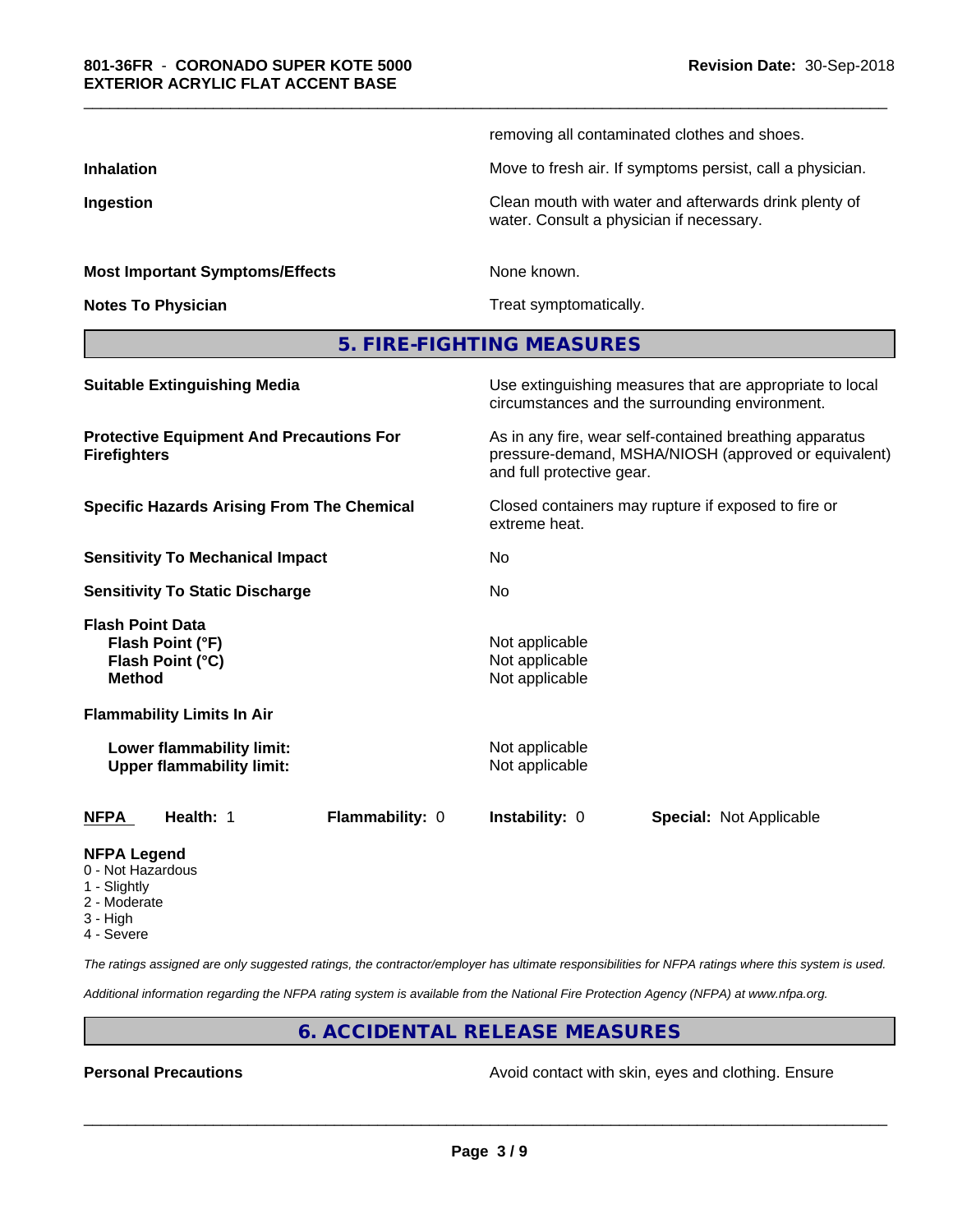adequate ventilation.

\_\_\_\_\_\_\_\_\_\_\_\_\_\_\_\_\_\_\_\_\_\_\_\_\_\_\_\_\_\_\_\_\_\_\_\_\_\_\_\_\_\_\_\_\_\_\_\_\_\_\_\_\_\_\_\_\_\_\_\_\_\_\_\_\_\_\_\_\_\_\_\_\_\_\_\_\_\_\_\_\_\_\_\_\_\_\_\_\_\_\_\_\_

**Other Information Discription Prevent further leakage or spillage if safe to do so.** 

**Environmental precautions** See Section 12 for additional Ecological Information.

**Methods for Cleaning Up Example 20 All 20 All 20 All 20 Soak** up with inert absorbent material. Sweep up and shovel into suitable containers for disposal.

vapors, spray mists or sanding dust. In case of insufficient

ventilation, wear suitable respiratory equipment.

### **7. HANDLING AND STORAGE**

**Handling Handling Avoid contact with skin, eyes and clothing. Avoid breathing H** 

**Storage Keep container tightly closed. Keep out of the reach of Keep** container tightly closed. Keep out of the reach of

**Incompatible Materials Incompatible Materials No information available** 

## **8. EXPOSURE CONTROLS/PERSONAL PROTECTION**

children.

### **Exposure Limits**

| <b>Chemical name</b>                                 | <b>ACGIH TLV</b>          | <b>Alberta</b>    | <b>British Columbia</b> | <b>Ontario</b>                                          | Quebec              |
|------------------------------------------------------|---------------------------|-------------------|-------------------------|---------------------------------------------------------|---------------------|
| Nepheline syenite                                    | N/E                       | N/E               | N/E                     | 10 mg/m $3$ - TWA                                       | N/E                 |
| Propylene glycol                                     | N/E                       | N/E               | N/E                     | 10 mg/m $3$ - TWA<br>50 ppm - TWA<br>155 mg/m $3$ - TWA | N/E                 |
| Urea.<br>$N-(3,4$ -dichlorophenyl)-N,N-di<br>methyl- | $10 \text{ mg/m}^3$ - TWA | 10 mg/m $3$ - TWA | 10 mg/m $3$ - TWA       | 10 mg/m $3$ - TWA                                       | 10 mg/m $3$ - TWAEV |

**Legend**

ACGIH - American Conference of Governmental Industrial Hygienists Alberta - Alberta Occupational Exposure Limits British Columbia - British Columbia Occupational Exposure Limits Ontario - Ontario Occupational Exposure Limits Quebec - Quebec Occupational Exposure Limits N/E - Not established

**Personal Protective Equipment**

**Engineering Measures Ensure adequate ventilation, especially in confined areas.** 

**Eye/Face Protection Safety glasses with side-shields. Skin Protection Protection Protective gloves and impervious clothing. Respiratory Protection In case of insufficient ventilation wear suitable respiratory** equipment.

**Hygiene Measures Avoid contact with skin, eyes and clothing. Remove and Avoid contact with skin, eyes and clothing. Remove and Avoid contact with skin, eyes and clothing. Remove and** wash contaminated clothing before re-use. Wash thoroughly after handling.

## **9. PHYSICAL AND CHEMICAL PROPERTIES**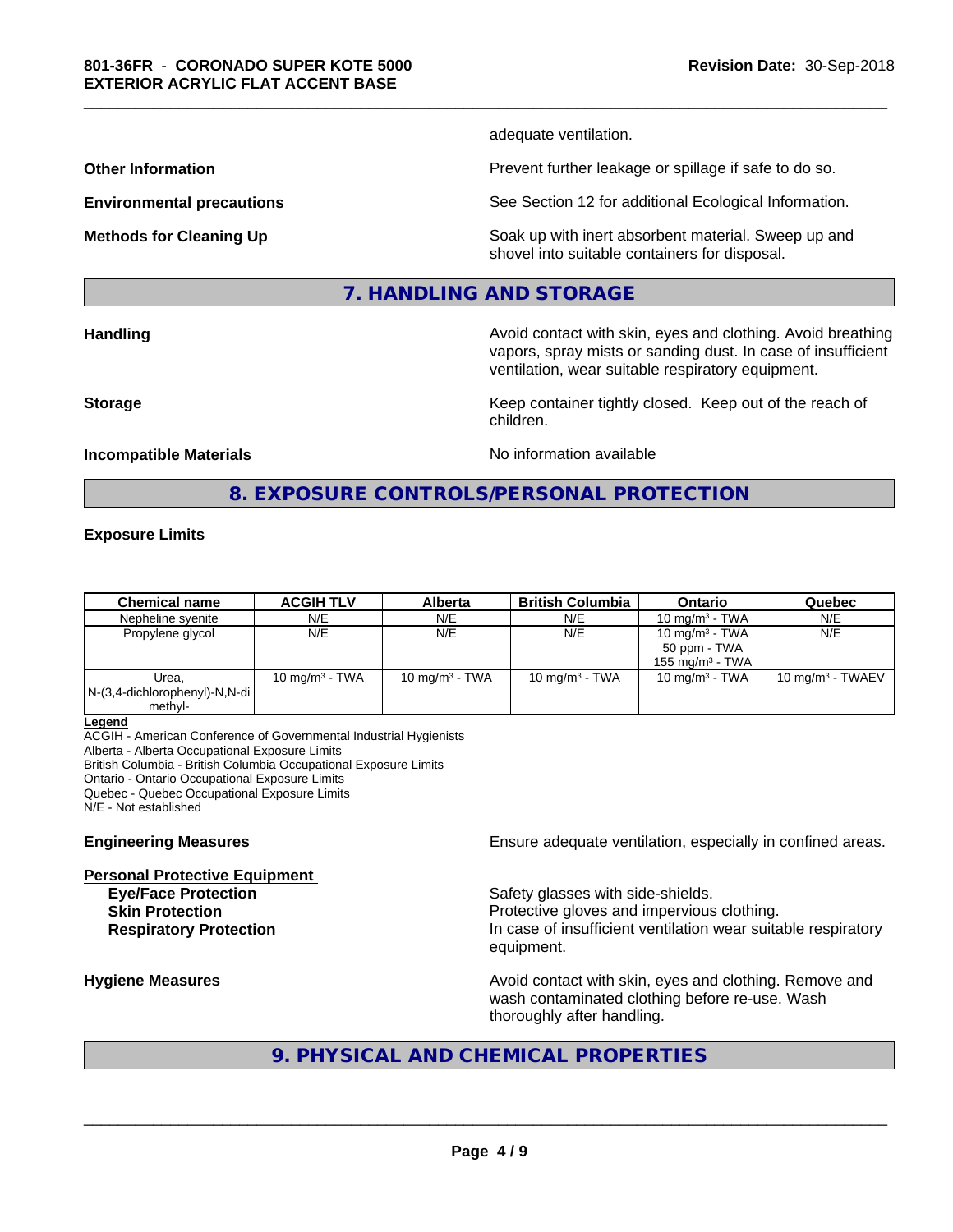**Appearance** liquid **and a liquid contract of the contract of the contract of the contract of the contract of the contract of the contract of the contract of the contract of the contract of the contract of the contract of Odor** little or no odor<br> **Odor Threshold Codor Integrated Codor Codor Integrated Codor Codor Codor Codor Codor Codor Codor Codor Codor Codor Codor Codor Codor Codor Co Density (Ibs/gal)** 10.25 - 10.35<br> **Specific Gravity** 1.23 - 1.25 **Specific Gravity pH pH**  $\blacksquare$ **Viscosity (cps)** No information available **Solubility(ies)**<br> **No** information available<br> **Water solubility**<br> **No** information available **Evaporation Rate No information available No information available Vapor pressure @20 °C (kPa)** No information available **Vapor density No information available No** information available **Wt. % Solids** 45 - 55 **Vol. % Solids** 30 - 40<br> **Wt. % Volatiles** 30 - 40 Wt. % Volatiles **Vol. % Volatiles** 60 - 70 **VOC Regulatory Limit (g/L)** < 50 **Boiling Point (°F)** 212 **Boiling Point (°C)** 100<br> **Preezing Point (°F)** 32 **Freezing Point (°F) Freezing Point (°C)** 0 **Flash Point (°F)** Not applicable **Flash Point (°C)** Not applicable **Method**<br> **Flammability (solid, gas)**<br> **Commability (solid, gas)**<br> **Not** applicable **Flammability (solid, gas)**<br> **Commability limit:**<br>
Upper flammability limit:<br>
Not applicable **Upper flammability limit:**<br> **Lower flammability limit:**<br>
Not applicable<br>
Not applicable **Lower flammability limit:**<br> **Autoignition Temperature (°F)** Not applicable Not applicable not a Not applicable **Autoignition Temperature (°F) Autoignition Temperature (°C)** No information available **Decomposition Temperature (°F)** No information available **Decomposition Temperature (°C)** No information available **Partition coefficient** No information available

# **No information available No information available**

\_\_\_\_\_\_\_\_\_\_\_\_\_\_\_\_\_\_\_\_\_\_\_\_\_\_\_\_\_\_\_\_\_\_\_\_\_\_\_\_\_\_\_\_\_\_\_\_\_\_\_\_\_\_\_\_\_\_\_\_\_\_\_\_\_\_\_\_\_\_\_\_\_\_\_\_\_\_\_\_\_\_\_\_\_\_\_\_\_\_\_\_\_

### **10. STABILITY AND REACTIVITY**

| <b>Reactivity</b>                       | Not Applicable                           |
|-----------------------------------------|------------------------------------------|
| <b>Chemical Stability</b>               | Stable under normal conditions.          |
| <b>Conditions to avoid</b>              | Prevent from freezing.                   |
| <b>Incompatible Materials</b>           | No materials to be especially mentioned. |
| <b>Hazardous Decomposition Products</b> | None under normal use.                   |
| Possibility of hazardous reactions      | None under normal conditions of use.     |

## **11. TOXICOLOGICAL INFORMATION**

### **Product Information Information on likely routes of exposure**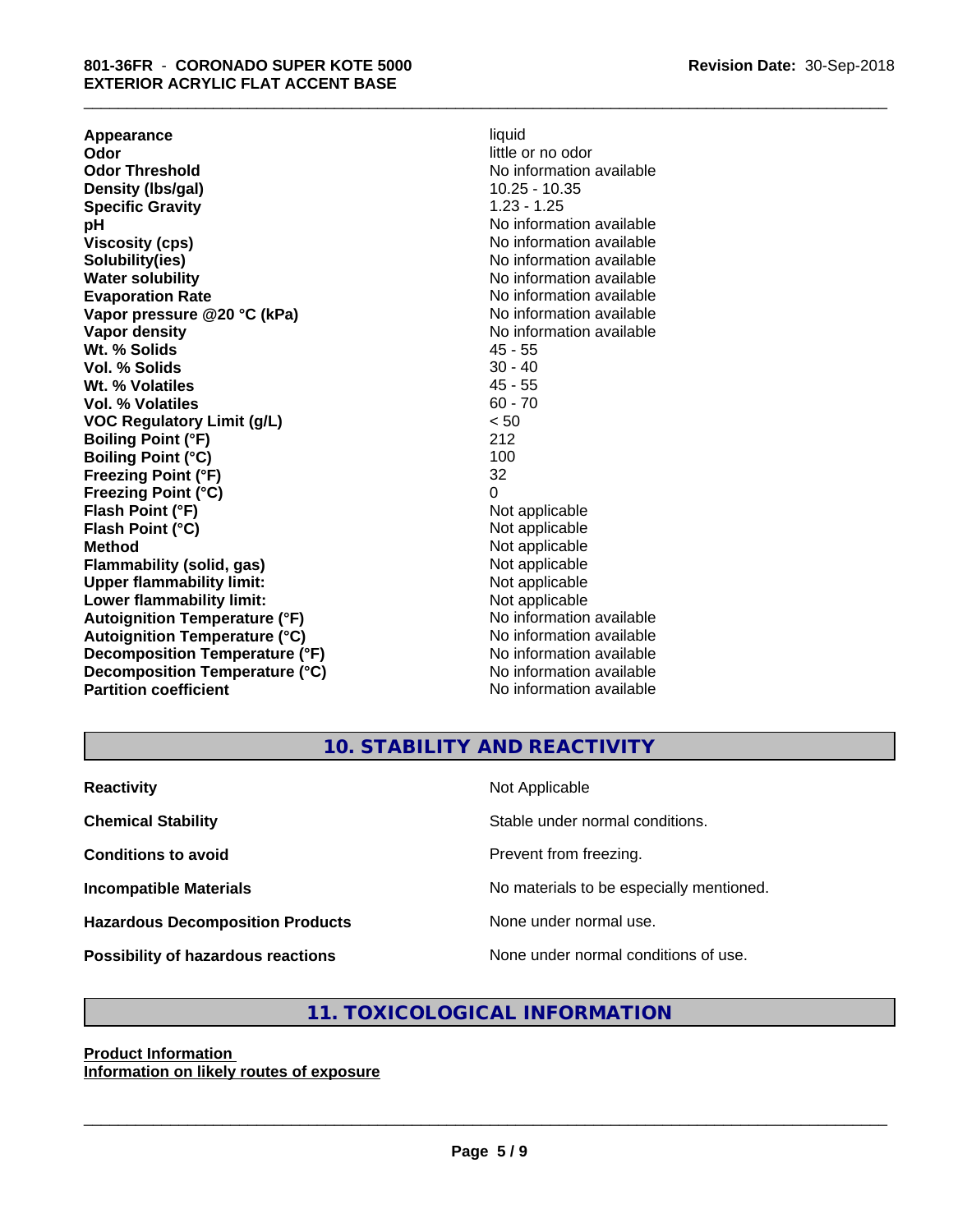| <b>Principal Routes of Exposure</b>                                          | Eye contact, skin contact and inhalation.                                                  |
|------------------------------------------------------------------------------|--------------------------------------------------------------------------------------------|
| <b>Acute Toxicity</b><br><b>Product Information</b>                          | No information available                                                                   |
| Symptoms related to the physical, chemical and toxicological characteristics |                                                                                            |
| <b>Symptoms</b>                                                              | No information available                                                                   |
|                                                                              | Delayed and immediate effects as well as chronic effects from short and long-term exposure |
| Eye contact                                                                  | May cause slight irritation                                                                |
| <b>Skin contact</b>                                                          | Substance may cause slight skin irritation. Prolonged or                                   |
|                                                                              | repeated contact may dry skin and cause irritation.                                        |
| <b>Inhalation</b>                                                            | May cause irritation of respiratory tract.                                                 |
| Ingestion                                                                    | Ingestion may cause gastrointestinal irritation, nausea,<br>vomiting and diarrhea.         |
| <b>Sensitization</b>                                                         | No information available.                                                                  |
| <b>Neurological Effects</b>                                                  | No information available.                                                                  |
| <b>Mutagenic Effects</b>                                                     | No information available.                                                                  |
| <b>Reproductive Effects</b>                                                  | No information available.                                                                  |
| <b>Developmental Effects</b>                                                 | No information available.                                                                  |
| <b>Target organ effects</b>                                                  | No information available.                                                                  |
| <b>STOT - single exposure</b>                                                | No information available.                                                                  |
| <b>STOT - repeated exposure</b>                                              | No information available.                                                                  |
| Other adverse effects                                                        | No information available.                                                                  |
| <b>Aspiration Hazard</b>                                                     | No information available.                                                                  |

**Numerical measures of toxicity**

**The following values are calculated based on chapter 3.1 of the GHS document**

**ATEmix (oral)** 1487582 mg/kg<br>**ATEmix (dermal)** 1547085 mg/kg **ATEmix (dermal)** 

**Component Information**

Propylene glycol LD50 Oral: 20000 mg/kg (Rat) LD50 Dermal: 20800 mg/kg (Rabbit) Urea, N-(3,4-dichlorophenyl)-N,N-dimethyl- LD50 Oral: 1017 mg/kg (Rat) LD50 Dermal: > 5000 mg/kg (Rat)

**Chronic Toxicity**

**Carcinogenicity** *Limited evidence of a carcinogenic effect.*

# **12. ECOLOGICAL INFORMATION**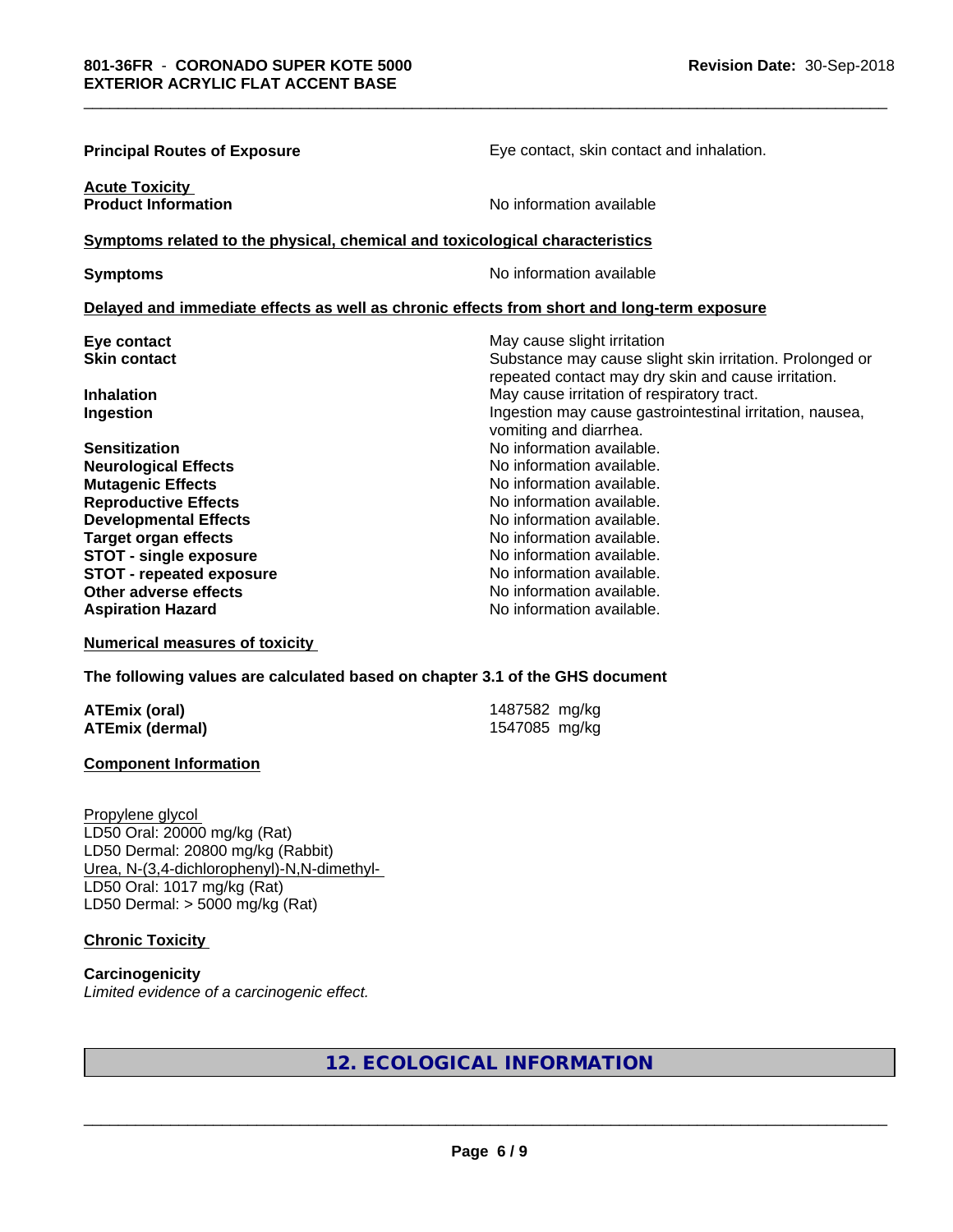\_\_\_\_\_\_\_\_\_\_\_\_\_\_\_\_\_\_\_\_\_\_\_\_\_\_\_\_\_\_\_\_\_\_\_\_\_\_\_\_\_\_\_\_\_\_\_\_\_\_\_\_\_\_\_\_\_\_\_\_\_\_\_\_\_\_\_\_\_\_\_\_\_\_\_\_\_\_\_\_\_\_\_\_\_\_\_\_\_\_\_\_\_

### **Ecotoxicity Effects**

The environmental impact of this product has not been fully investigated.

### **Product Information**

### **Acute Toxicity to Fish**

No information available

### **Acute Toxicity to Aquatic Invertebrates**

No information available

### **Acute Toxicity to Aquatic Plants**

No information available

### **Persistence / Degradability**

No information available.

### **Bioaccumulation**

There is no data for this product.

### **Mobility in Environmental Media**

No information available.

### **Ozone**

No information available

### **Component Information**

### **Acute Toxicity to Fish**

Propylene glycol LC50: 710 mg/L (Fathead Minnow - 96 hr.) Urea, N-(3,4-dichlorophenyl)-N,N-dimethyl- LC50: 3.5 mg/L (Rainbow Trout - 96 hr.)

### **Acute Toxicity to Aquatic Invertebrates**

Propylene glycol EC50: > 10000 mg/L (Daphnia magna - 24 hr.)

### **Acute Toxicity to Aquatic Plants**

No information available

### **13. DISPOSAL CONSIDERATIONS**

**Waste Disposal Method** Dispose of in accordance with federal, state, provincial, and local regulations. Local requirements may vary,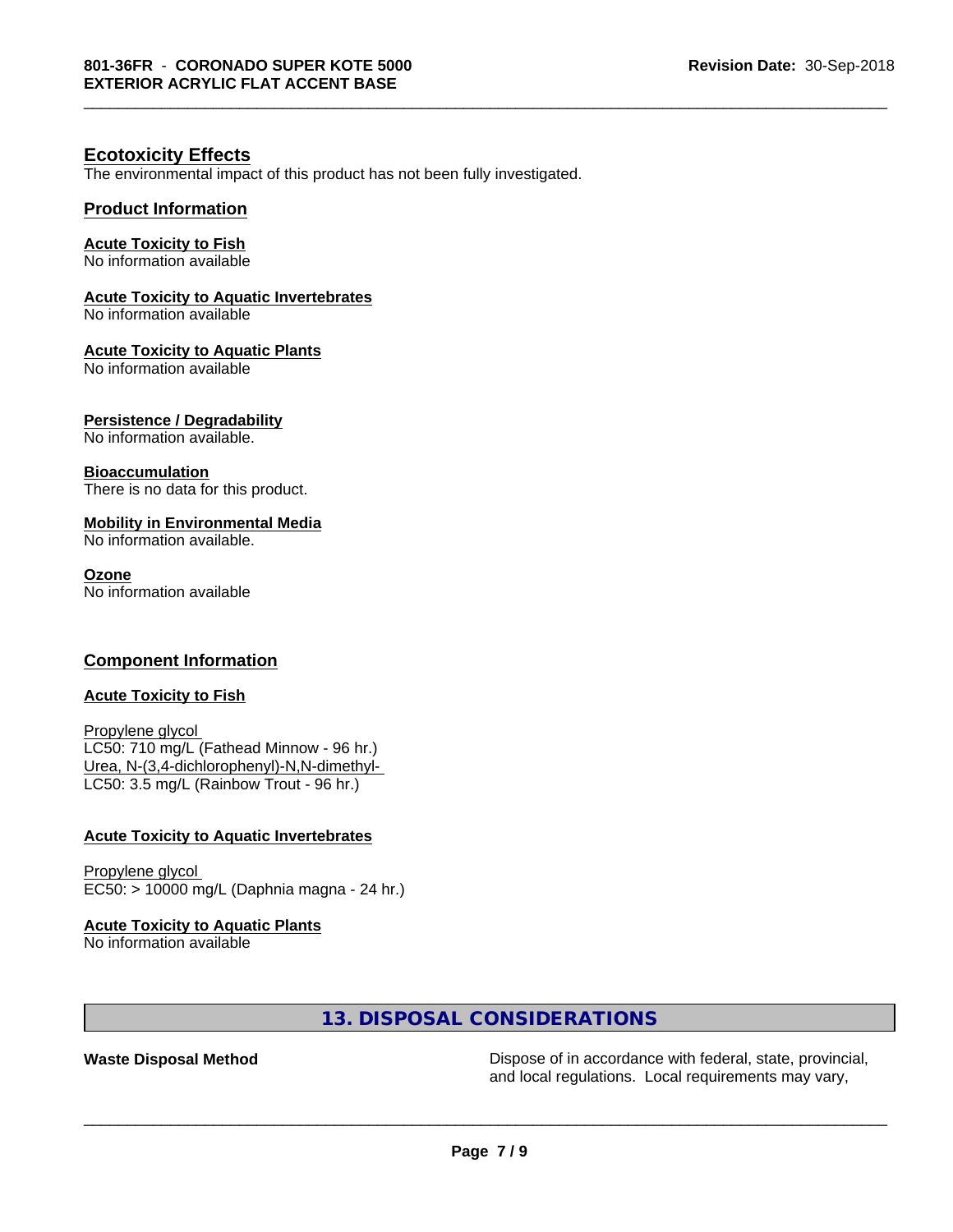consult your sanitation department or state-designated environmental protection agency for more disposal options.

### **14. TRANSPORT INFORMATION**

\_\_\_\_\_\_\_\_\_\_\_\_\_\_\_\_\_\_\_\_\_\_\_\_\_\_\_\_\_\_\_\_\_\_\_\_\_\_\_\_\_\_\_\_\_\_\_\_\_\_\_\_\_\_\_\_\_\_\_\_\_\_\_\_\_\_\_\_\_\_\_\_\_\_\_\_\_\_\_\_\_\_\_\_\_\_\_\_\_\_\_\_\_

| TDG                | Not regulated |
|--------------------|---------------|
| <b>ICAO / IATA</b> | Not regulated |
| IMDG / IMO         | Not regulated |

**15. REGULATORY INFORMATION**

### **International Inventories**

| <b>TSCA: United States</b> | Yes - All components are listed or exempt. |
|----------------------------|--------------------------------------------|
| <b>DSL: Canada</b>         | Yes - All components are listed or exempt. |

### **National Pollutant Release Inventory (NPRI)**

### **NPRI Parts 1- 4**

This product contains the following Parts 1-4 NPRI chemicals:

*None*

### **NPRI Part 5**

This product contains the following NPRI Part 5 Chemicals:

*None*

### **WHMIS Regulatory Status**

This product has been classified in accordance with the hazard criteria of the Hazardous Products Regulations (HPR) and the SDS contains all the information required by the HPR.

| <b>16. OTHER INFORMATION</b>                                                                                                                          |               |                        |                      |          |  |
|-------------------------------------------------------------------------------------------------------------------------------------------------------|---------------|------------------------|----------------------|----------|--|
| HMIS -                                                                                                                                                | Health: $1^*$ | <b>Flammability: 0</b> | <b>Reactivity: 0</b> | $PPE: -$ |  |
| <b>HMIS Legend</b><br>0 - Minimal Hazard<br>1 - Slight Hazard<br>2 - Moderate Hazard<br>3 - Serious Hazard<br>4 - Severe Hazard<br>* - Chronic Hazard |               |                        |                      |          |  |